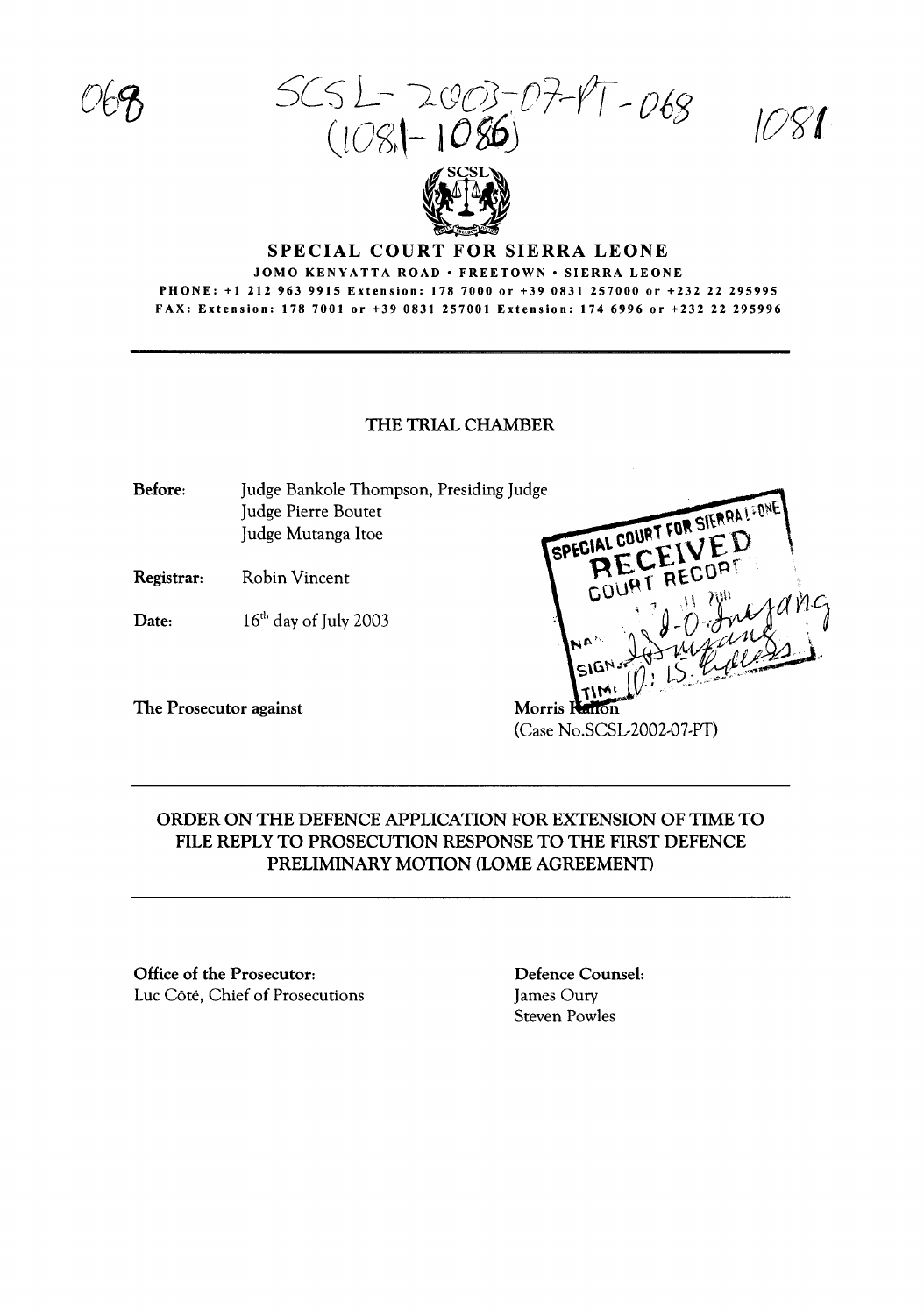# THE SPECIAL COURT FOR SIERRA LEONE ("the Special Court")

SITIING as the Trial Chamber ("the Chamber"), composed of Judge Bankole Thompson, Presiding Judge, Judge Pierre Boutet, and Judge Benjamin Mutanga ltoe;

BEING SEIZED of the Defence Application for Extension of Time to File Reply to Prosecution Response to the First Defence Preliminary Motion (Lome Agreement) of the  $30<sup>th</sup>$  day of June 2003 ("the Application"), the Prosecution Response thereto of the 4<sup>th</sup> day of July 2003 ("the Response") and the consequential Defence Reply of the  $9<sup>th</sup>$  day of July 2003 ("the Reply");

NOTING the Defence Request of Order on Disclosure from the Prosecution of the 9<sup>th</sup> day of July 2003 ("the Request for Disclosure);

CONSIDERING the Defence Preliminary Motion Based on Lack of Jurisdiction/Abuse of Process: Amnesty Provided by Lomé Accord of the 16<sup>th</sup> day of June 2003 ("the Preliminary Motion on Amnesty") and the Prosecution Response thereto of the 23<sup>rd</sup> day of June 2003 ("the Response to the Preliminary Motion on Amnesty");

CONSIDERING also the Defence Preliminary Motion Based on Lack of Jurisdiction: Establishment of the Special Court Violates Constitution of Sierra Leone of the 16<sup>th</sup> day of June 2003;

CONSIDERING the Decision on the Defence Motion for an Extension of Time to File Preliminary Motions of the  $14<sup>th</sup>$  day of June 2003;

CONSIDERING the Order on the Defence Further Application for Extension of Time to File Preliminary Motions of the  $9<sup>th</sup>$  day of July 2003;

CONSIDERING the Order on the Defence Application for Extension of Time to File Reply to the Prosecutions Response to Preliminary Motions of the 24<sup>th</sup> day of June 2003 and the subsequent Order on Time Limits to File Reply to the Prosecution Response to the Preliminary Motions of the  $27<sup>th</sup>$  day of June 2003;

CONSIDERING Rule 7 and Rule 54 of the Rules of Procedure and Evidence ("the Rules") and, further, Article 17 of the Agreement between the United Nations and the Government of Sierra Leone on the Establishment of a Special Court for Sierra Leone;

WHEREAS acting on the Chamber's instruction, the Court Management Section of the Special Court advised the parties on the  $11<sup>th</sup>$  day of July 2003 that the Application will be considered and determined on the written submissions of the parties ONLY pursuant to Rule 73 of the Rules;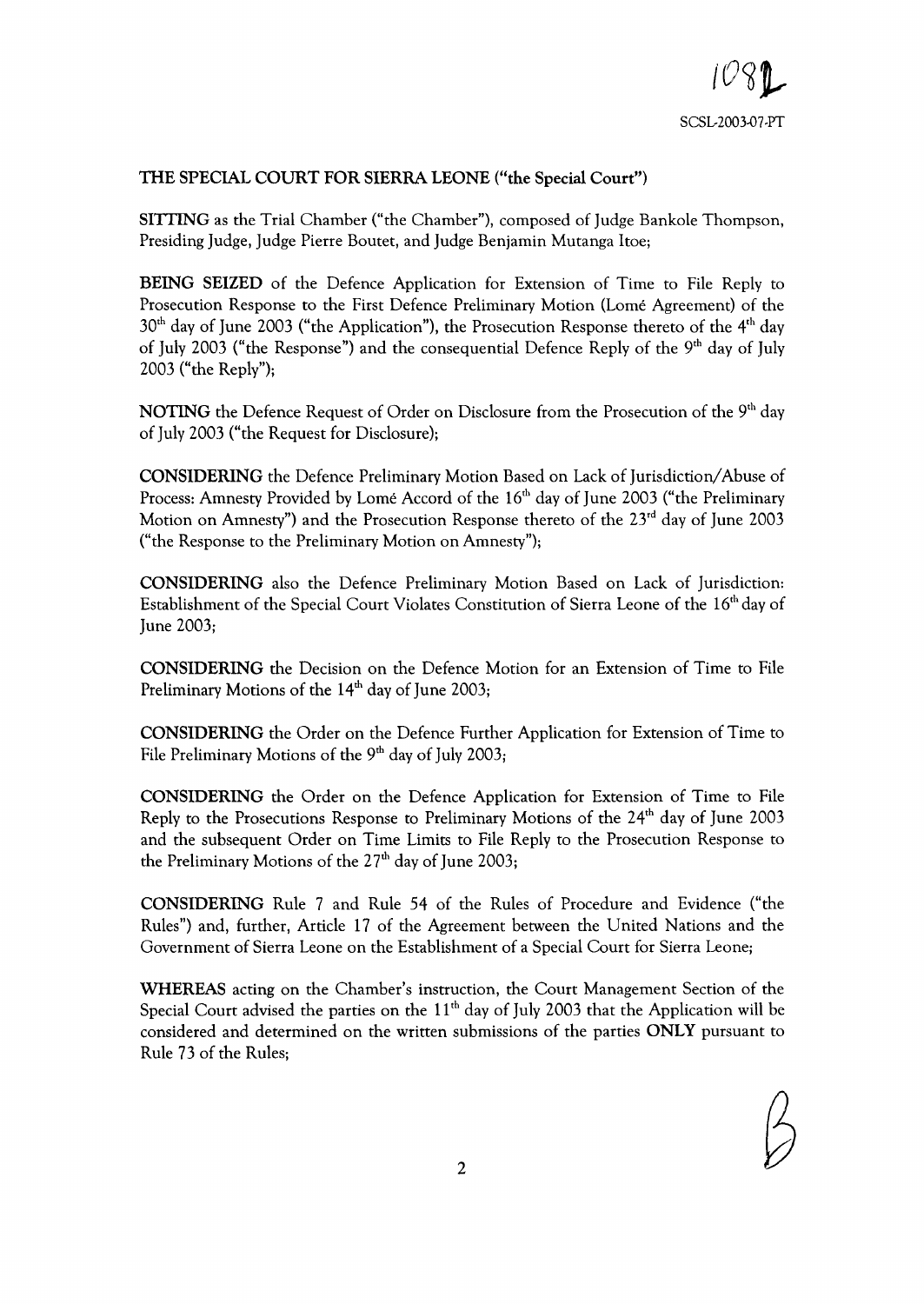

# NOTING **THE** SUBMISSIONS OF **THE** PARTIES

### *The Defence Application*

1. In its Application, the Defence asserts that it is imperative to obtain a body of various documents from the Government of Sierra Leone and the Office of the Prosecutor as these documents are of fundamental and unquestionable importance to formulate a comprehensive reply to the Prosecution Response to the Preliminary Motion on Amnesty.

2. To this aim, and in order to expeditiously proceed with this matter, on the  $30<sup>th</sup>$  day of June 2003 the Defence has requested to both the Government of Sierra Leone and the Office of the Prosecution the disclosure of such documentation within a seven days time limit.

3. In the event that the Government of Sierra Leone would fail to provide the requested documents within the prescribed time limits, the Defence has indicated that it will requests the Chamber to issue a *subpoena duces tectum* to the relevant individual in the Government of Sierra Leone. Similarly, the Defence has indicated its intention to file the Request for Disclosure seeking an order for the disclosure of the same materials from the Office of the Prosecution.

4. More specifically, the Defence seeks to be granted two reliefs, namely:

1) an extension of time until the  $14<sup>th</sup>$  day of July 2003 to file a Reply to the Prosecution Response to the Preliminary Motion on Amnesty,

and

2) leave to apply for an additional extension of time by the  $14<sup>th</sup>$  day of July 2003 in the event that requested materials and documents are not forthcoming from either the Government of Sierra Leone or the Office of the Prosecutor by the  $7<sup>th</sup>$  day of July 2003.

## *The Prosecution Response*

5. According to the Prosecution, the sought documents appear to be outside the scope of the Defence arguments on jurisdiction raised in its Preliminary Motion on Amnesty. Furthermore, the Prosecution contends that the Defence with its Application is seeking to introduce in its reply to the Prosecution Response to the Preliminary Motion on Amnesty new elements or arguments bolstering or in addition to the same prayers sought in its Preliminary Motion on Amnesty.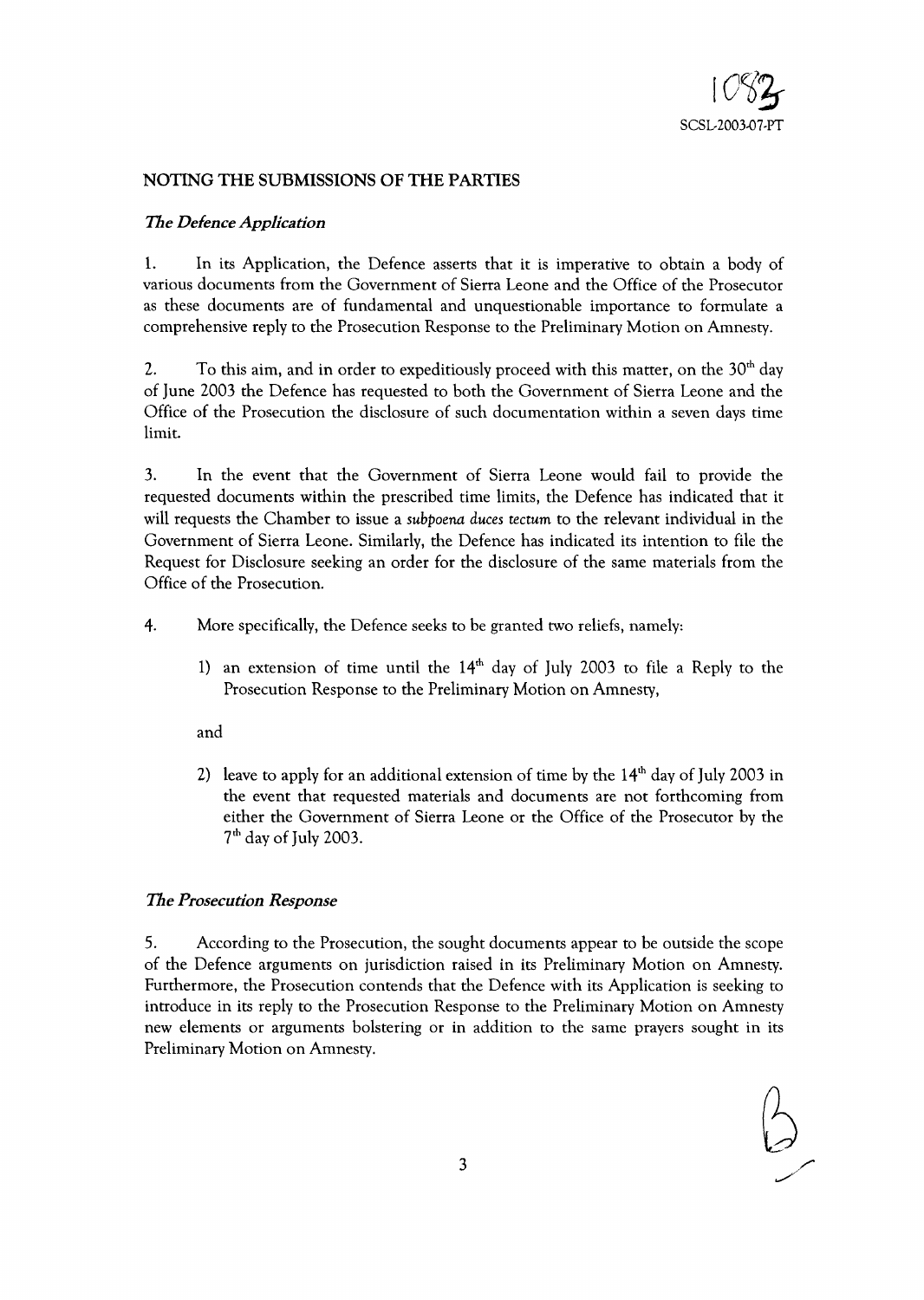6. The Prosecution submits that the Rules require a party to address all arguments in support of a motion within the motion itself, in order to enable the responding party to contest all those arguments in its response. A reply should only address new matters arising out of such response, without containing new arguments unrelated to the response, or argument which could have been included directly in the motion.

7. Having failed to address arguments and authorities in its Preliminary Motion on Amnesty, the Defence should now be precluded from doing so, through its Application, in his reply to the said Preliminary Motion on Amnesty;

8. As a consequence, the Prosecution asserts that the granting of the Application will amount to empower the Defence to file, outside the time limits and without leave from the Chamber, an additional motion on jurisdiction;

# The *Defence Reply*

9. In its Reply the Defence clarifies that the sought materials will enable to better address:

- a. The intended application of the amnesty granted in the Lomé Accord;
- b. The extent to which the Government of Sierra Leone is bound by the Lome Accord;
- c. The intended effect of the Secretary-General's reservation to the Lome Accord on the other parties of the Accord;
- d. The implementation of and adherence to the Lome Accord by the parties to it;
- e. The extent and manner in which the Government of Sierra Leone considered its obligation pursuant to the Lome Accord when agreeing to the establishment of the Special Court.

10. The Defence further submits that there is good cause to grant an extension of time to enable the Defence to obtain crucial documents with which to formulate its reply to the Prosecution Response on the Preliminary Motion on Amnesty. Not to allow the Defence the opportunity to obtain all relevant documents would amount to a gross miscarriage of justice and leave the conduct of proceedings open to serious criticism.

4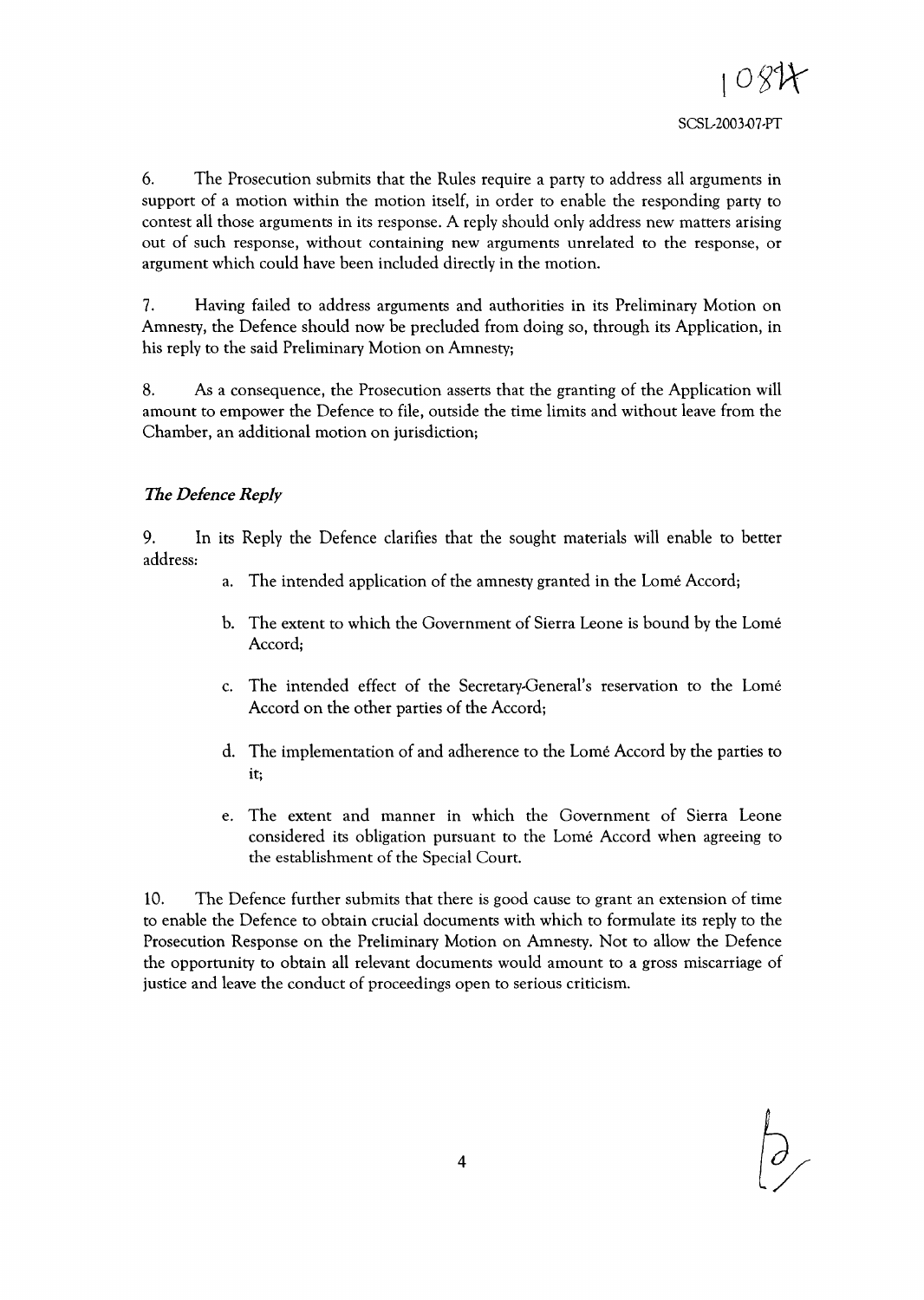

## **AFfER** HAVING **DELIBERATED:**

9. The Defence requests an extension of time to file its reply to the Prosecution Response on the Preliminary Motion on Amnesty on the ground that it does not possess documentation indispensable to formulate a reply to issues arisen therein.

11. Pursuant to Rule 7 of the Rules it remains at the discretion of the Chamber to modify the time limits for responses and replies without particular requirements. The Trial Chamber, however, previously decided that such modification, namely an extension or an abbreviation, should only be granted in exceptional circumstances or for good cause.

12. In the circumstances, the Chamber deems of fundamental importance to determine the relevance of the documents for which the Defence seeks disclosure from both the Government of Sierra Leone and the Office of the Prosecutor. For this matter, the Chamber seeks to determine if new issues have been raised in the Prosecution Response to the Preliminary Motion on Amnesty and primarily to assess if the sought documents, by their nature and scope, could be deemed necessary to the Defence, as it asserts, to prepare a comprehensive reply thereto and, furthermore, to justify the Defence Application as exceptional or for good cause.

13. The Defence attached to its Application a copy of the request made before the Government of Sierra Leone and the Office of the Prosecution containing a list and a description of the sought documents. The Trial Chamber finds that the nature of the documents indicated is very broad and vague. In addition, some of the documents appear to be already in the public domain.

14. In its submissions, the Defence states that the sought documents contain information of fundamental importance for replying to the points raised in the Prosecution Response on the Preliminary Motion on Amnesty. There is however no sufficiently clear indication provided therein as to the specific points such documents are intended to address and why. The Chamber finds that due to the suggested importance of the disclosure of such documents as alleged by the Defence, a more comprehensive explanation of the scope of the sought documents should have been provided.

15. Consequently, the Chamber does not find a peremptory causation between the sought documents and the Prosecution Response on the Preliminary Motion on Amnesty and furthermore expresses strong reservation as to the overall relevance of the said documents in connection with the issue raised in the Preliminary Motion on Amnesty.

16. In fact, it does appear to the Chamber that the Application seeks indiscriminately to open the door for the Defence to introduce new elements or issues that the Defence itself failed to address in its Preliminary Motion on Amnesty. This could possibly amount, as correctly identified by the Prosecution in its Response, to a new motion rather than a

bly amount,<br>ther than a<br>(